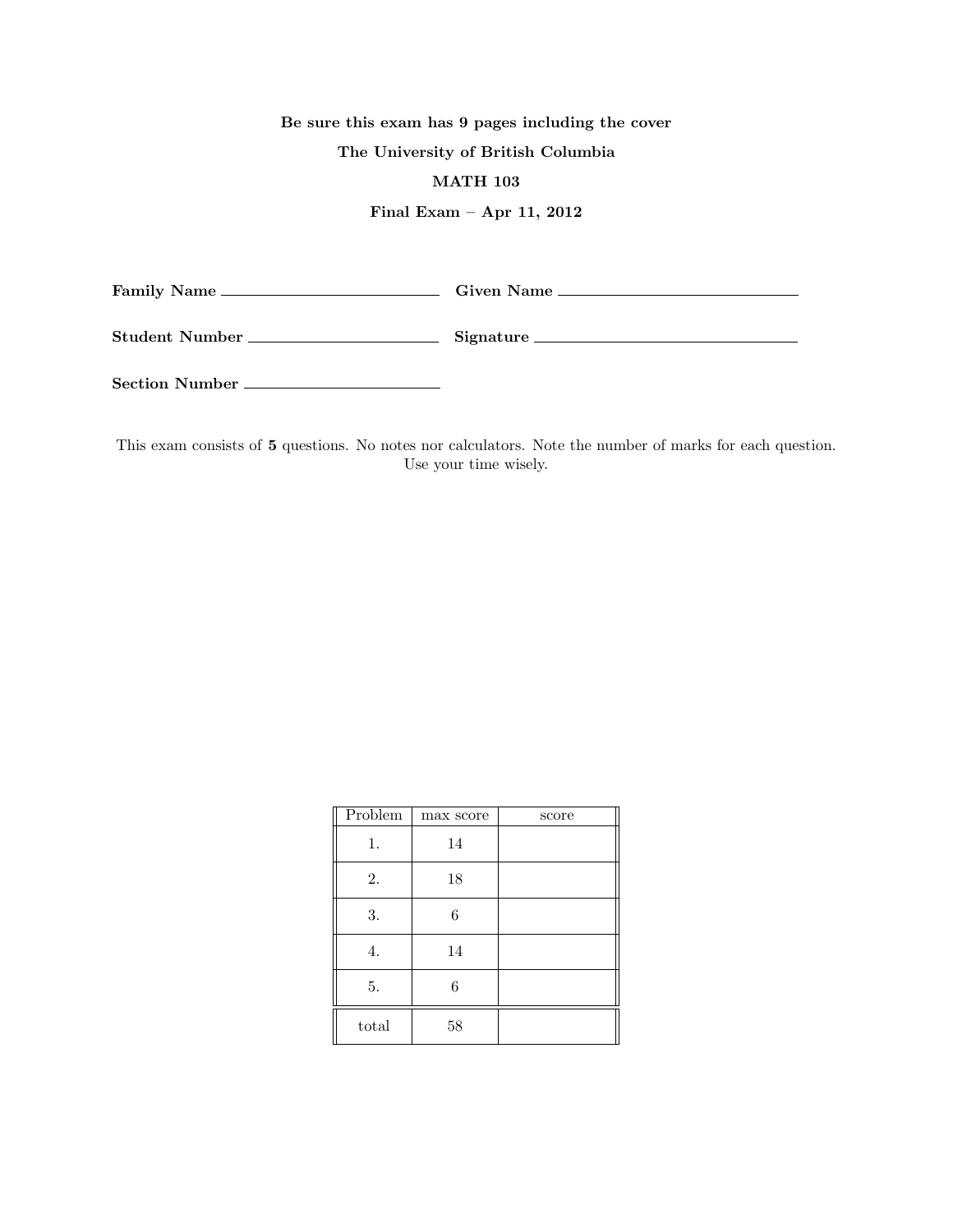(14 points) 1. Answer the following multiple choice questions. Check your answer very carefully. Your answer will be marked right or wrong (work will not be considered for this problem).

(2 points) (a) Does the sum 
$$
\sum_{n=1}^{\infty} \frac{n^{0.1}}{n^{0.99} + n^{1.1} + 1}
$$
 converge?  
\nA. Converge.  
\nB. Diverge.  
\n(A. Converge.  
\nB. Diverge.  
\n(A. Converge.  
\nB. Diverge.  
\n(C) Does the integral  $\int_{1}^{\infty} \frac{x^2}{x^3 + 2x + 5} dx$  converge?  
\n(A. Converge.  
\n(A. Converge.  
\n(A. Converge.  
\n(B. Diverge.  
\n(C) Does the integral  $\int_{0}^{\infty} \frac{1 + \sin x}{x^2} dx$  converge?  
\n(A. Converge.  
\n(B. Diverge.  
\n(C) Doints)  
\n(C) D. It is a. 0  
\n(A) The value of the integral  $\int_{0}^{\pi} \sin^3 x dx$  is  
\n(A. 0  
\n(B. 1  
\n(C.  $\pi/2$   
\n(D.  $\pi$   
\n(E. 4/3)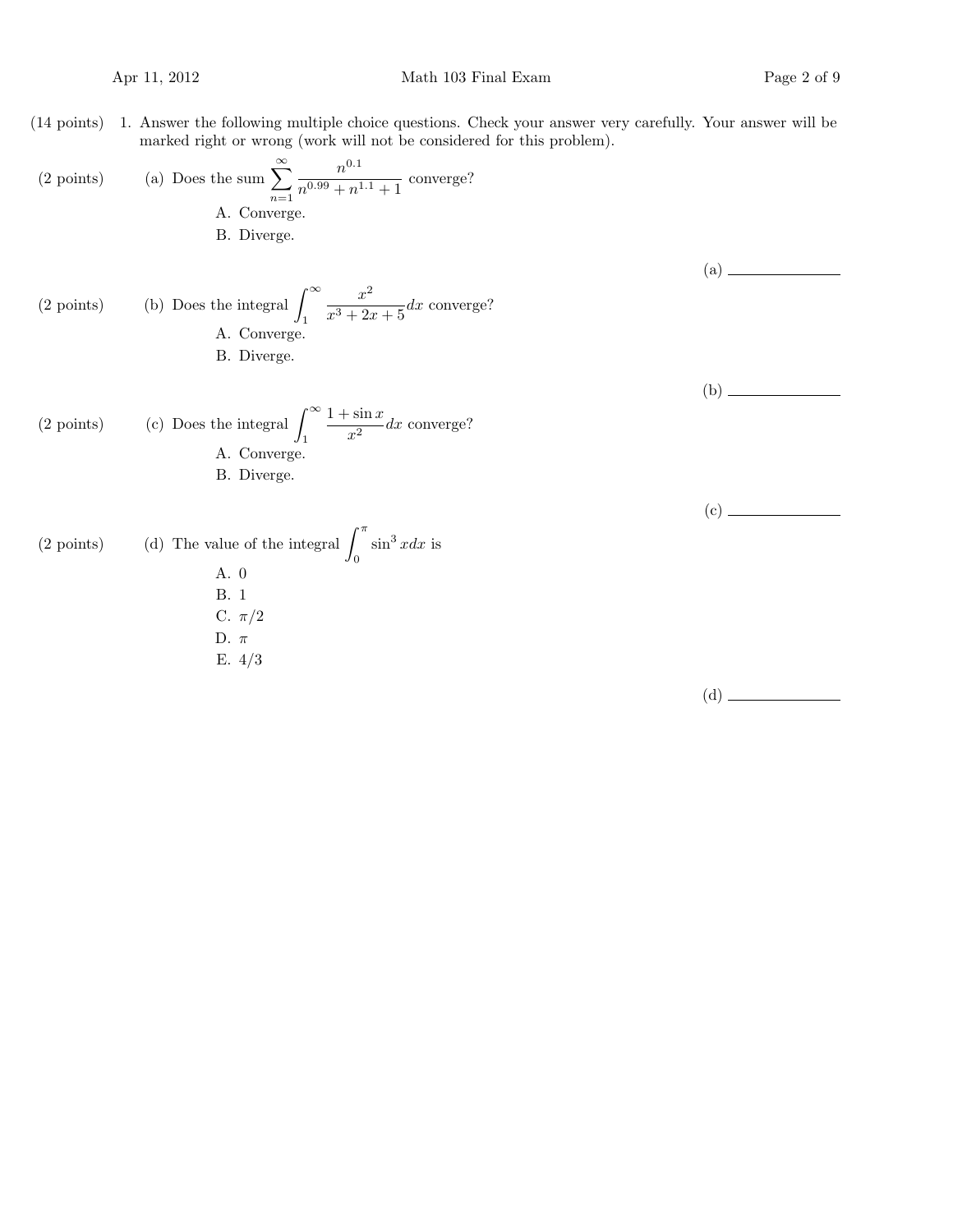(2 points) (e) The value of the integral  $\int_{-\infty}^{\infty}$ 0  $x^2 e^{-x} dx$  is A.  $e-1$ B.  $2e-1$ C. 0.5e D. 1 E. 2 (e) (2 points) (f) In the Taylor series of  $x \log(1-x)$  (about the point  $x = 0$ ), the coefficient of the  $x^3$  term is A. 1/3 B.  $-1/3$ C. 1/2 D.  $-1/2$ (f) (2 points) (g) Which of the following is closest approximation to the value of the integral  $\int_1^1$ 0  $1 - \cos x$  $\frac{\cos x}{x}dx?$ (Hint: use Taylor series) A. 1 B. 1/4 C. 1/2 D. 5/6

(g)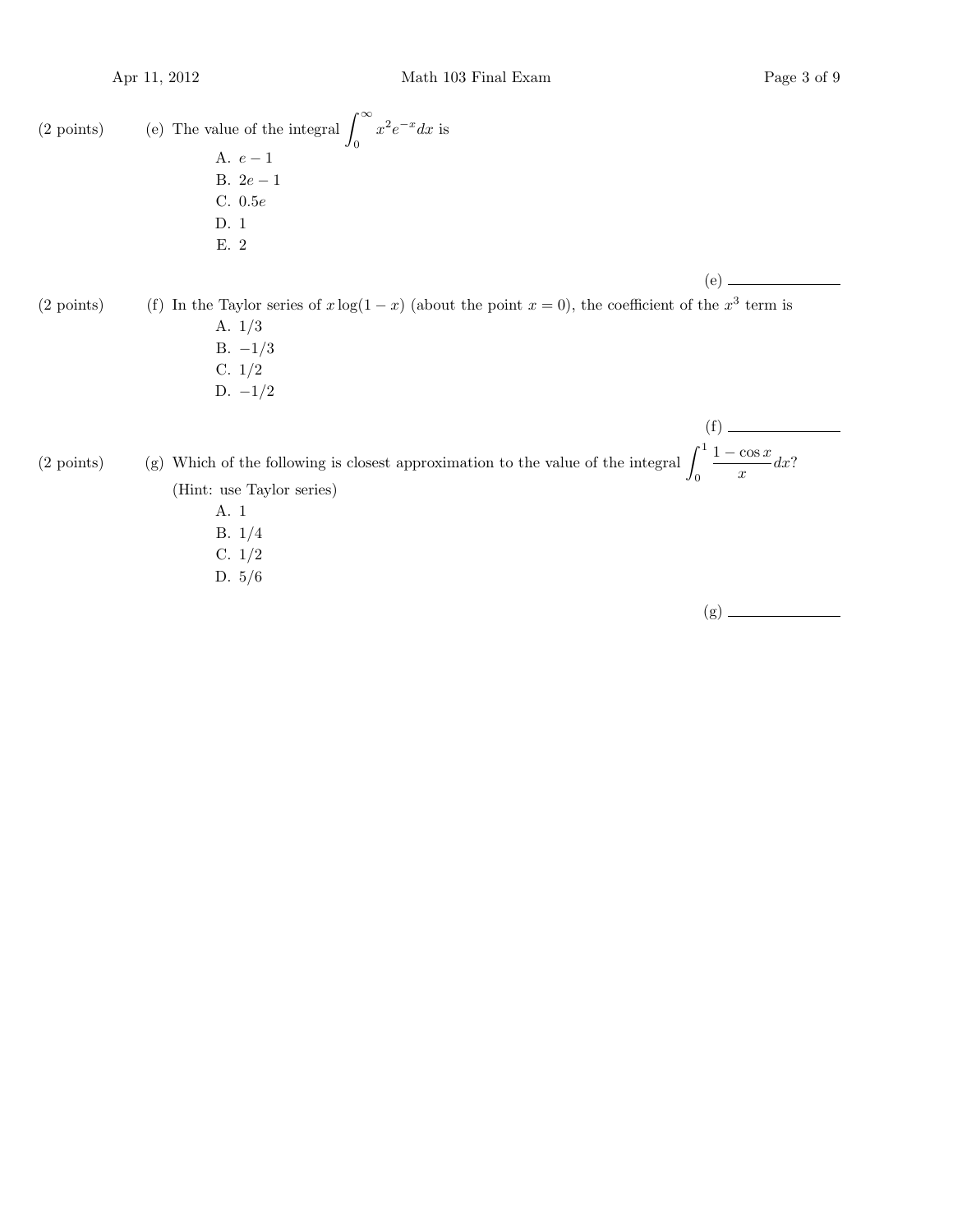- (18 points) 2. The following are short answer questions. Unless otherwise indicated, simplify your answer to the best possible. Show in detail how you arrive at your answer (work will be considered for this problem).
- $(3 \text{ points})$  (a) Use the integral comparison test to show that

$$
\int_{1}^{\infty} \frac{e^{-x}}{2x - 1} \, dx
$$

converges.

(3 points) (b) Use the formula arc length to find an integral of the form  $\int_{\alpha}^{\beta} h(x) dx$ , with suitable  $\alpha$ ,  $\beta$ , and  $h(x)$ , that represents the circumference of the ellipse

$$
\frac{y^2}{a^2} + \frac{x^2}{b^2} = 1,
$$

where  $a$  and  $b$  are positive constants. Do not evaluate this integral!

 $(3 \text{ points})$   $(c)$  Find the center of mass of a distribution

$$
\rho(x) = \cos\left(\frac{x}{2}\right), \quad 0 < x < \pi.
$$

(c)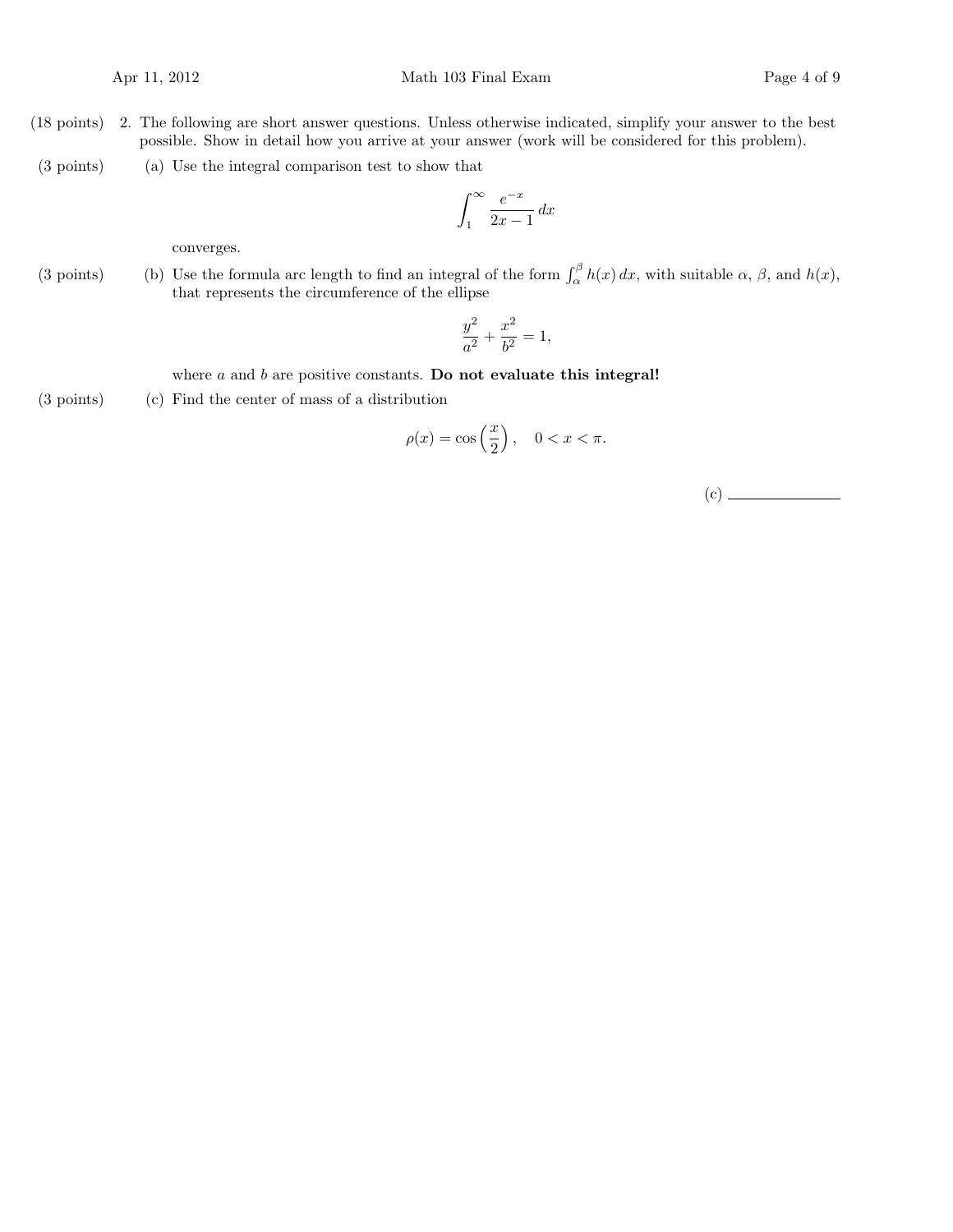Apr 11, 2012 Math 103 Final Exam Page 5 of 9

(3 points) (d) The value of the integral 
$$
\int_2^4 \frac{2}{3x^2 - 4x + 1} dx
$$
 is

 $(3 \text{ points})$  (e) In (a simplified version of) the dice game *Pass the Pigs* two model pigs serve as dice. Each model pig can either land on the side (with probability  $p(S) = 4/8$ ), on the feet (with probability  $p(F) =$  $3/8$ , or on the snout (with probability  $p(N) = 1/8$ ). In each turn both model pigs are rolled. The scoring is as follows:

|             |  | pig 1 side pig 1 feet pig 1 snout |  |
|-------------|--|-----------------------------------|--|
| pig 2 side  |  |                                   |  |
| pig 2 feet  |  |                                   |  |
| pig 2 snout |  | 10                                |  |

Find the average score per turn. You can leave your answer unsimplified as a sum of fractions.

(e)

(d)

(3 points) (f) Show that  $y(x) = \frac{\ln(x)+2}{x}$  is a solution to the differential equation

$$
x^2y' + xy = 1.
$$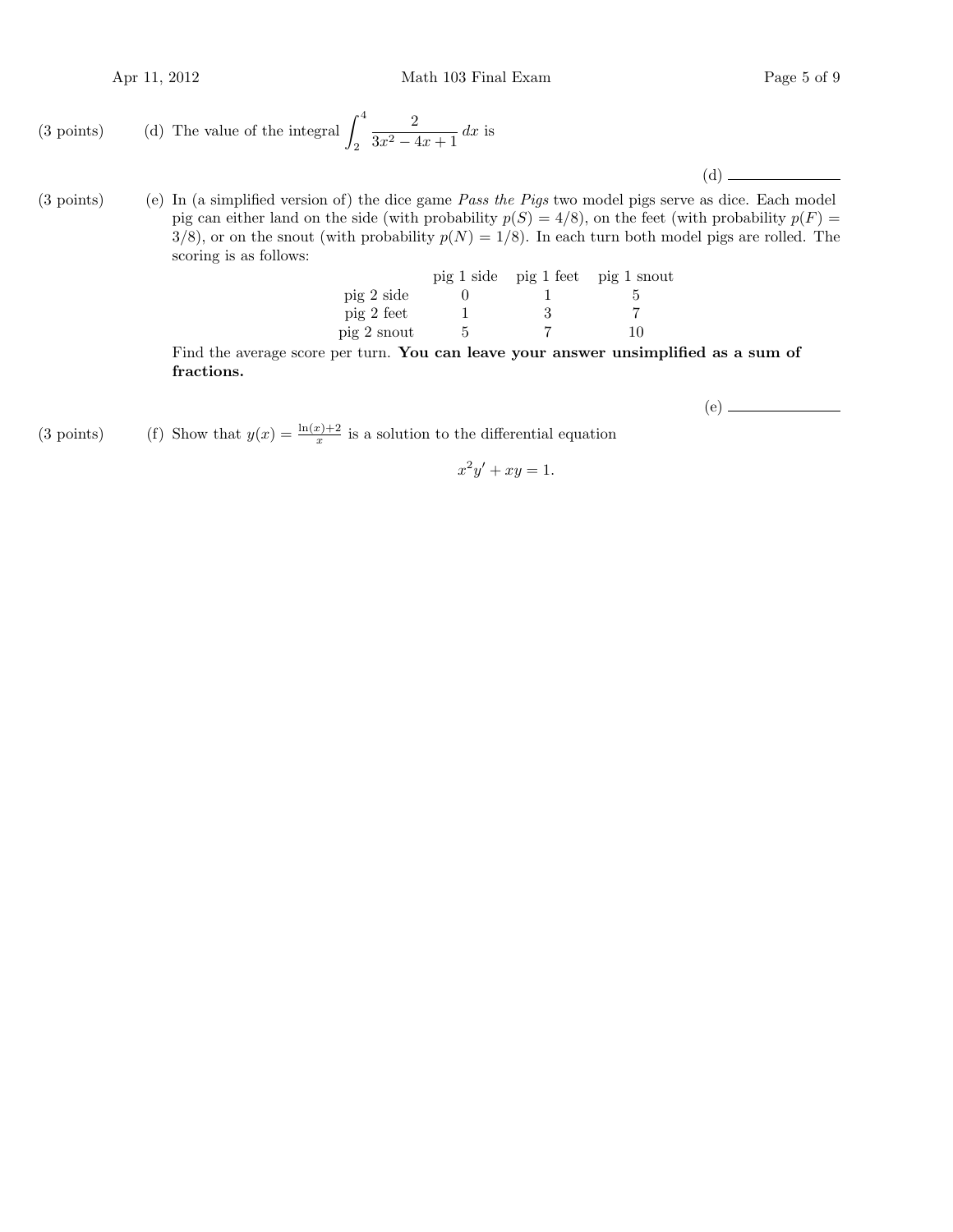(6 points) 3. Consider the area A between a circle of radius 1 in the first quadrant and  $f(x) = x$ .



- $(3 \text{ points})$  (a) Find the volume of the solid obtained by rotating A about the x-axis.
- $(3 \text{ points})$  (b) Find the volume of the solid obtained by rotating A about the y-axis.

| (a) |  |  |  |
|-----|--|--|--|
|     |  |  |  |
|     |  |  |  |
| (b) |  |  |  |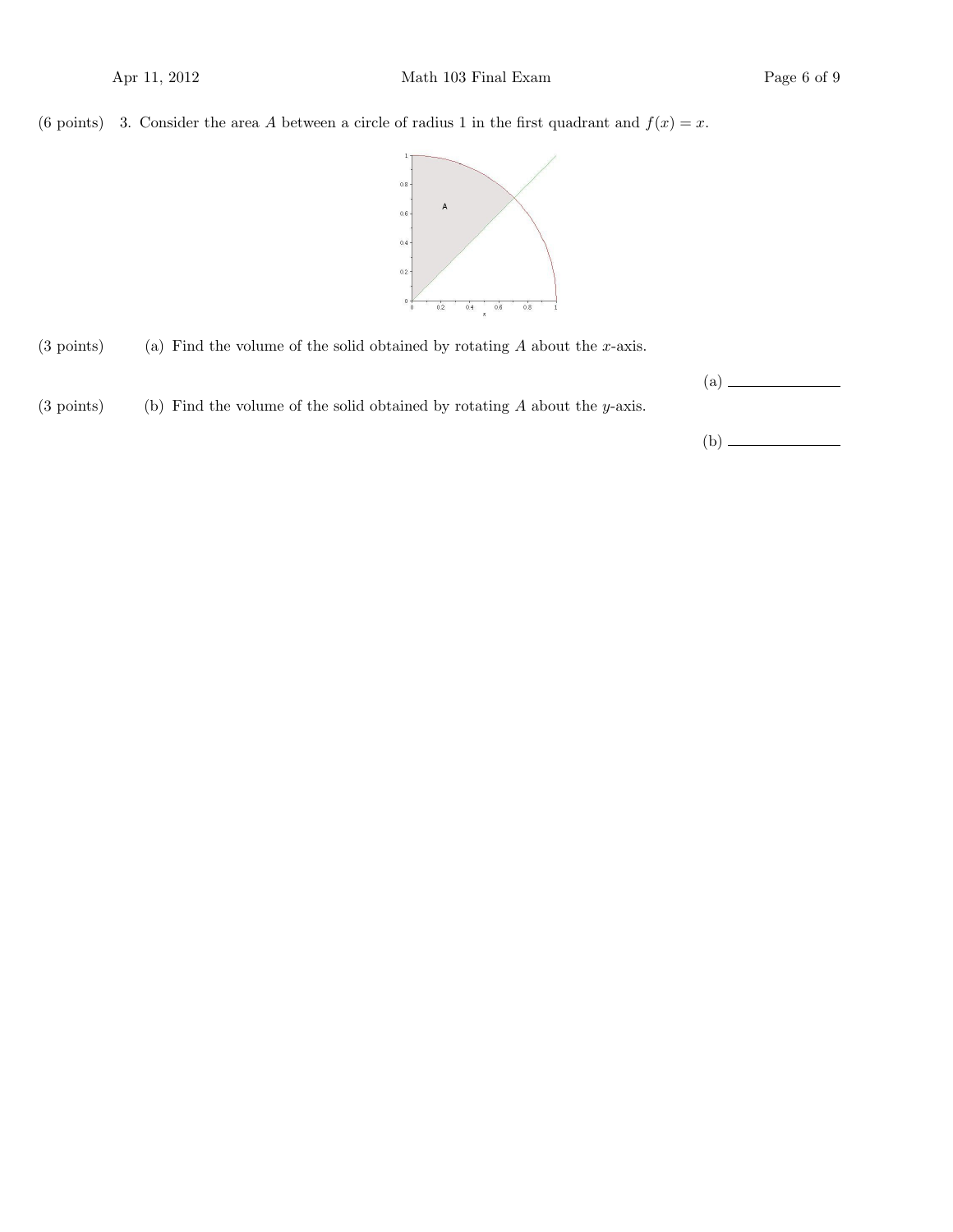$(14 \text{ points})$  4. Consider the differential equation

$$
\frac{dy}{dt} = -\lambda t \left( \frac{y^2 - k^2}{y} \right),\tag{1}
$$

where  $\lambda$  is a constant,  $t \geq 0$ ,  $k > 0$ , but y may be positive or negative. Suppose  $y(0) = y_0$ .

- (2 points) (a) Find all solutions y to (1) satisfying  $dy/dt = 0$ .
- $(3 \text{ points})$  (b) Find the general solution to  $(1)$ .
- (2 points) (c) Suppose  $y_0 = 3k$ . Write the solution to (1) in the form  $y(t) = \cdots$ . What happens as  $t \to \infty$ ?
- (2 points) (d) Suppose  $y_0 = k/2$ . Write the solution to (1) in the form  $y(t) = \cdots$ . What happens as  $t \to \infty$ ?
- (2 points) (e) Suppose  $y_0 = -k/2$ . Write the solution to (1) in the form  $y(t) = \cdots$ . What happens as  $t \to \infty$ ?
- $(3 \text{ points})$  (f) Sketch your solutions, including those from part  $(a)$ .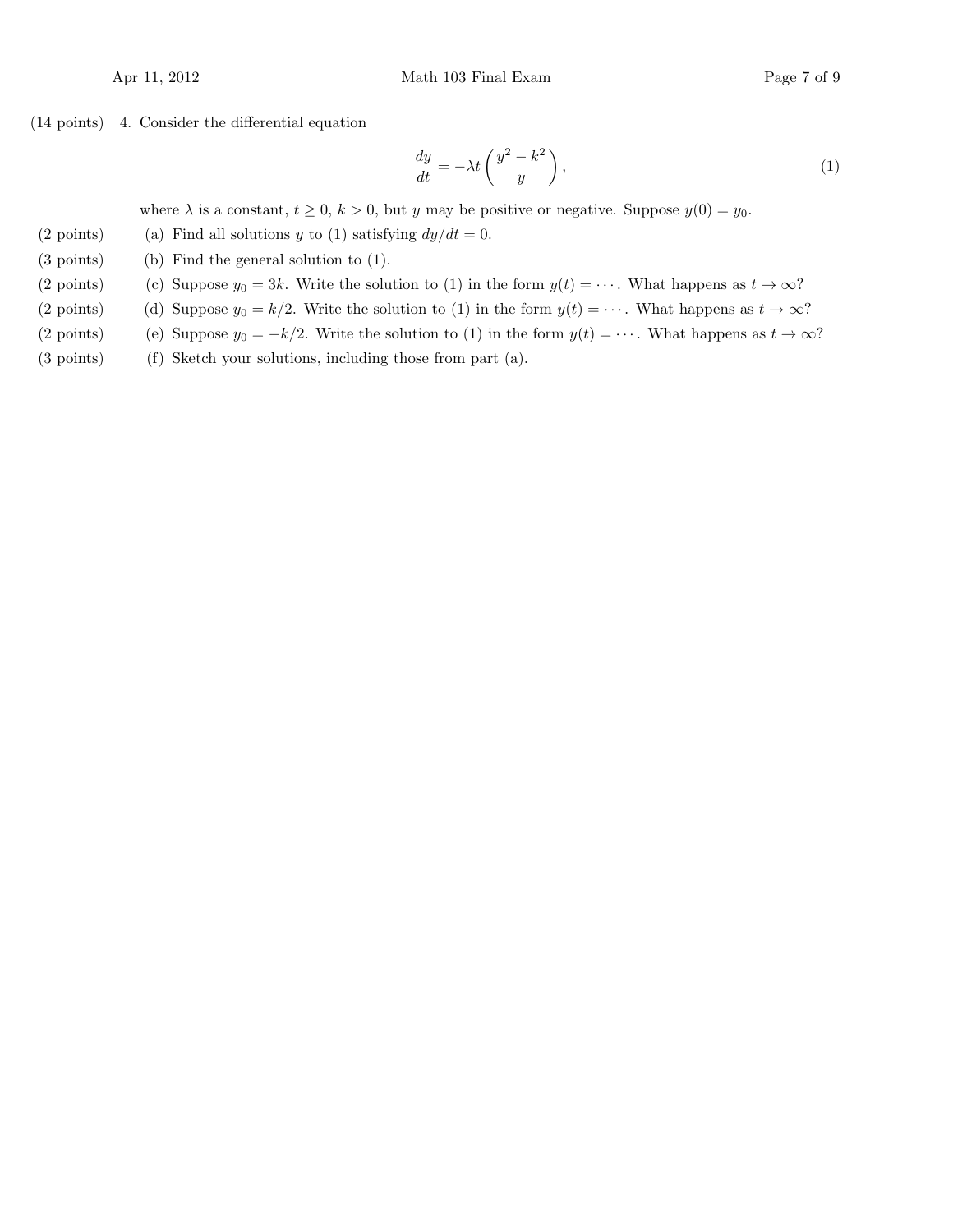$(6 \text{ points})$  5. A professor never finishes his class on time. The time of delay is given by the probability density function

$$
p(t) = \frac{k}{1+t^2}, \text{ where } 0 < t < \sqrt{3}
$$

- (2 points) (a) What is the constant  $k$ ?
- (2 points) (b) What is the average delay?

(b)

(a)

(2 points) (c) What is the median delay?

(c)